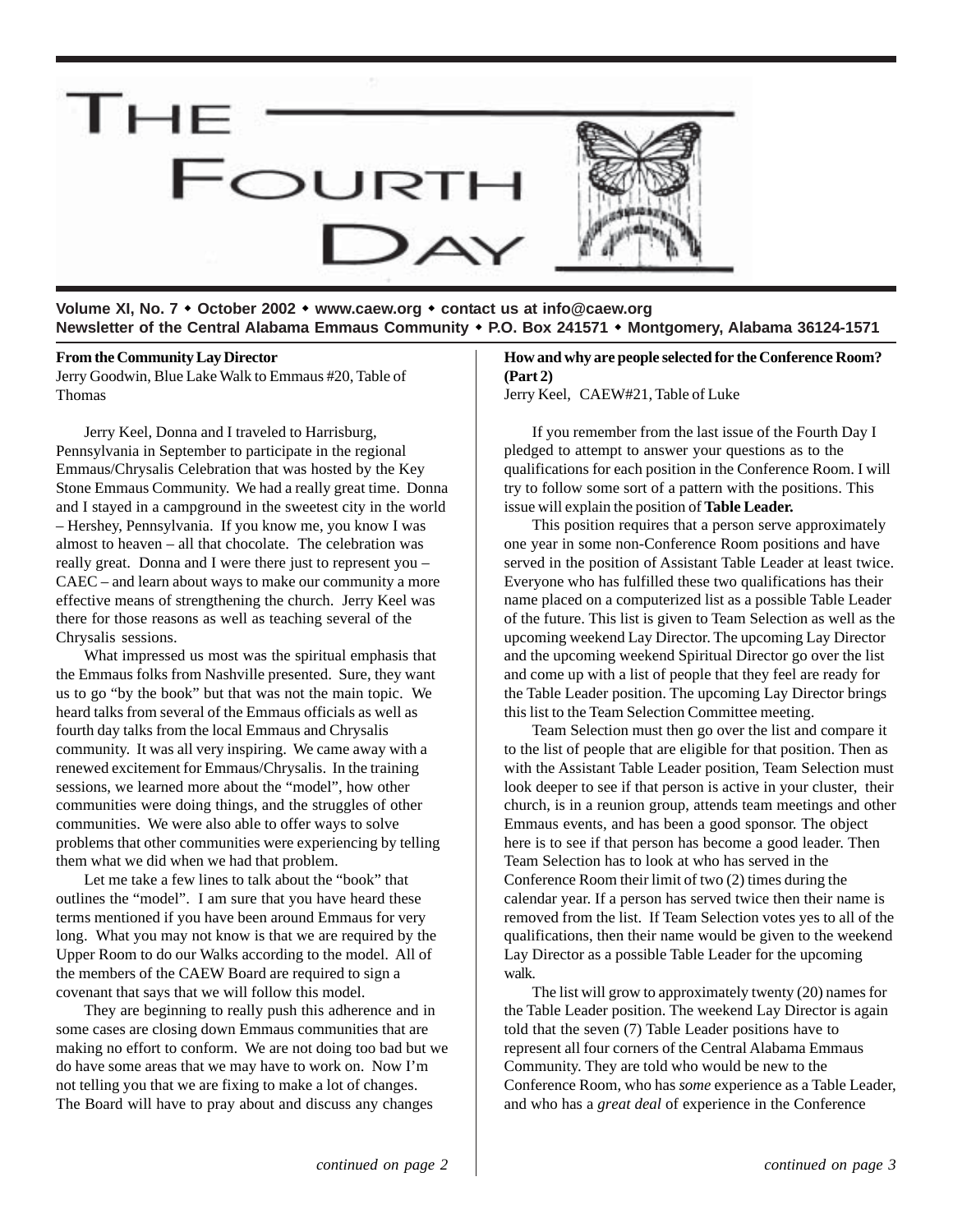## **Candidates for Walk #52**

**Invited Pilgrims Church Sponsor** Will Baker Old Rocky Mt. Baptist Church Doug & Betty French Roland Beason **International Community** Contract and Tamie Pace Rob Bond Cooper Memorial - Selma Staci Copeland Billy Ray Bozeman Happy Valley Baptist Greg Shaver Allen Brewer Auburn UMC **Donna Wells** Del Chapman Frazer UMC Charles Holston Joe Dickinson Frazer UMC Dot Dickinson Dean Finch St.James UMC - Montg. Cecil Spear Wayne Gauntt Langdale UMC Kathy Richardson Bill Harbin Eastern Hills Baptist Linda Hornsby Charlton Harris Summerfield Baptist Renee Harris Carl Harris **Holy Trinity Lutheran - Rome Ga. Kelly Aulner** Danny Harris **Comulgee Baptist** Renee Harris Mark Harris **Comulgee Baptist** Bruce Fuller Randy Helms St.James UMC - Montg. Lisa Helms Brad Hugall **Auburn UMC** Walter Northcutt Mike Keeble Sandy Ridge UMC Milton Newton Russell Letson Happy Valley Baptist Greg Shaver Mark Lindsey Auburn UMC **Mark Lindsey** Auburn UMC Ken Love Frazer UMC Mike Henig Tre' Mills **Auburn UMC** Howard Porter Will Mooty **Auburn UMC** Chuck Hawkins Tre' Munger Auburn UMC Sheppard Dearing Walter Nanney Frazer UMC Charles Holston Jim Pace Sr. Lakeside Baptist - Birmingham Jamie Pace Dave Pearce Church Street UMC- Selma Kent Taylor Robby Persinger Ocmulgee Baptist Bruce Fuller Barry Prim St. James UMC Cecil Spear Robert Rhodes Union Grove Baptist Church Jamie Newton Mike Rinehart Frazer UMC Pat Benton Jason Roberts Happy Valley Baptist Jamie Newton Randy Rushton St.James UMC-Montg. Sam Wainwright Paul Sanders Trinity UMC - Opelika Tom Hunt David Saylors Church St. UMC - Selma Kent Taylor John Schmidt Frazer UMC Pat Benton John Stevenson Auburn UMC James Aulner Brad Shields Capitol Heights Baptist Mike Forman Nate Sims St.James UMC - Montg. Sam Wainwright Richard Staley Star of Hope - Knoxville, TN Buddy & Brenda Englebert Pat Starr **Auburn UMC** Buck Starr Robbie Troy Frazer UMC Sam Wainwright Brent Willis Capitol Heights Baptist Clark Forman

### **ASK BUBBA: Where is approved parking when I come to Camp Alamisco to serve?**

If you remember the basic illusion, that no Pilgrim is to be aware of your presence, this is easier. NEVER around the Conference Room, the kitchen or along the road the Pilgrims travel to the Chapel. Please park (off the pavement) towards the lake or in either of the housing areas.

If you are unsure, please check at the Servant's Pool as they will also have the timetable. You don't want to get caught out in the wrong place- jumping into the woods can be hazardous. We do give "parking tickets" to remind you if you're in the wrong place. My sources tell me Aunt Emma almost got one on the last Walk!

# **Central Alabama Emmaus Walk #52 Support Team**

† **72 Hour Prayer Vigil:** Christine & Rob Wellbaum Pat Benton

- † † **Agape:** Keita Himes; Terri Sasser; Tracie Starr; Aleta Fountain; Kathy Richardson; Carolyn Mooty
- † † **Pilgrim Booklet:** Dawn Barkalow

† † **Banners:** Vicki Evans; Jerry Long

† † **Book Covers:** Anne Weitman; Amy Herrin

† † **Bed Tags:** Danny & Peggy Massey

† † **Book Table:** Susan Wainwright

† † **Candlelight:** Chris & Karla Hines; Jay & Angie Jacobs; Amy Kaak; Doug Priester; Tim Jackson; Buck Starr; Greg Fields; Kevin Robinson

† † **Closing:** Fred Turner; Jimmy Turner

- † † **Entertainment:** Wallace Justice; Sheppard Dearing
- † † **Friday Night Party:** Bo Cavin; Amy Kaak; Becky Robinson; Katie Basden; Angie Jacobs; Leah Meadows; Hope Bulter

† **Housing & Registration:** Milton & Gwen Newton; Tricia Newton

† **Logistics:** Greg Langston; Buck Starr

† **Meal Preparation:** Tad & Diane Smith; Mary Bruce & Marvin Killingsworth; Al & Charlotte Brewer; Pete Chambliss; Norm & Sheree Shifferd; Chuck Hawkins; Dot Dickinson

- † **Meal Service:** Renee Harris; Gail & Randy Lovelady; Jack & Lynn Moseley; Staci Copeland
- † **Photographer:** Doug Priester
- † **Refreshments:** Julie Ford; Lisa Helms
- † **Serenade:** Gail & Randy Lovelady
- † **Speaker's Prayer Chapel:** Bess Eakes; Bud Brainerd; Jay & Jennifer Andrews
- † **Sponsor's Hour:** Doris & Buddy Gamble; Brenda Aughtman; Jay & Ami Brooks
- † **Servant's Pool:**
- † **Worship:** Dorann Frazer; Vickie Wiswall

*Goodwin*, continued from page 1

before they are implemented. And there are currently no changes under discussion.

But we are experiencing a lot of growth and the Board will be looking at our processes to make sure that they are producing the Emmaus experience that God wants and expects. After my last article, I got some real good suggestions from some of you of areas that might need a little tweaking.

Thank you for your suggestions. I ask that you pray for the Board and each board member. That we will be open to the leading of the Holy Spirit so that CAEW will continue to have the tremendous impact on lives that we have seen in the first 51 walks. You should now have a ballot to elect new board members. Please pray about this decision. Be sure that you mark your ballot and send it in.

Hope to see you at a team meeting or Walk real soon.

DeColores Jerry Goodwin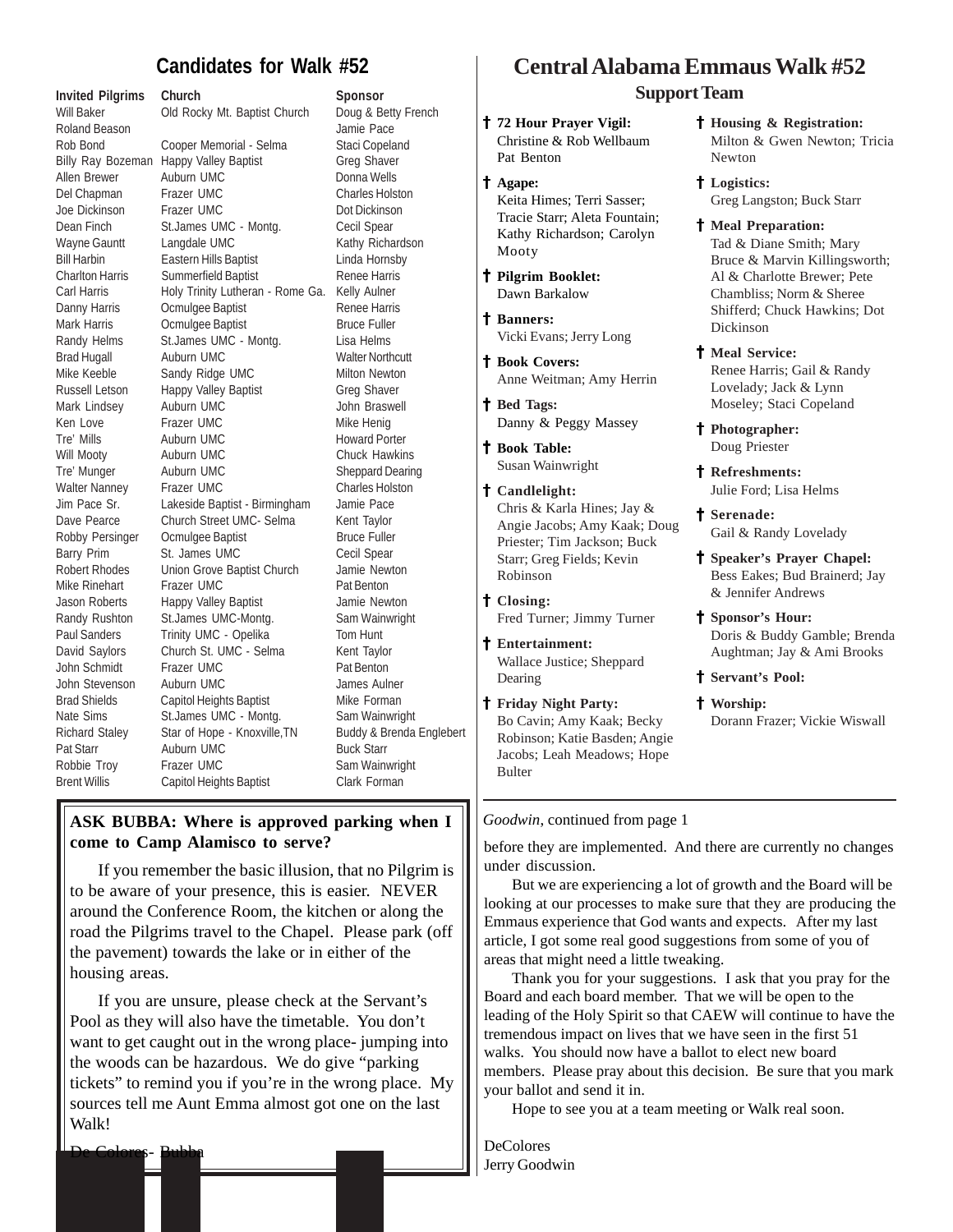#### **Central Alabama Walk to Emmaus # 52 Conference Room Team**

| <b>Lay Director:</b>                  |                                   |  |  |  |
|---------------------------------------|-----------------------------------|--|--|--|
| Ken Himes                             | Talk: Perseverance                |  |  |  |
| <b>Assistant Lay Directors:</b>       |                                   |  |  |  |
| Wayne Hall                            | Talk: Priorities                  |  |  |  |
| Ron Baughman                          | Talk: Life In Piety               |  |  |  |
| Ray Martin                            | Talk: Christian Action            |  |  |  |
| Danny Massey                          | Talk: Discipleship                |  |  |  |
| <b>Spiritual Director:</b>            |                                   |  |  |  |
| Rev. Tony Hughes                      | Talk: Means Of Grace              |  |  |  |
| <b>Assistant Spiritual Directors:</b> |                                   |  |  |  |
| Rev. Bill Huffman                     | Talk: Prevenient Grace            |  |  |  |
| Rev. Jamie Barkley                    | Talk: Justifying Grace            |  |  |  |
| Rev. Mike Pearson                     | Talk: Obstacles to Grace          |  |  |  |
| Rev. Otto Hammonds                    | Talk: Sanctifying Grace           |  |  |  |
| Table Leaders:                        |                                   |  |  |  |
| Jim Sasser                            | Talk: Priesthood Of All Believers |  |  |  |
| George Mingledorff                    | Talk: Growth Through Study        |  |  |  |
| <b>Jeff Wiswall</b>                   | Talk: Changing Our World          |  |  |  |
| <b>Terry Brooks</b>                   | Talk: Body of Christ              |  |  |  |
| <b>Joe Eakes</b>                      | Talk: Fourth Day                  |  |  |  |
| Johnny Hartzog                        | Silent                            |  |  |  |
| Jim Snyder                            | Silent                            |  |  |  |
| <b>Assistant Table Leaders:</b>       |                                   |  |  |  |
| David Waldrop                         | Sam Wainwright                    |  |  |  |
| Melvin Smith                          | John Campbell                     |  |  |  |
| <b>Buddy Lane</b>                     | <b>Buddy Englebert</b>            |  |  |  |
| Roger Lien                            |                                   |  |  |  |
| <b>Music:</b>                         |                                   |  |  |  |
| <b>Asbel Arenas</b>                   | Christi Hall                      |  |  |  |
| Rick Kuhn                             |                                   |  |  |  |
| <b>Board Representative:</b>          |                                   |  |  |  |
| Lamar Frazer                          |                                   |  |  |  |
| Keel, continued from page 1           |                                   |  |  |  |

Room as a Table Leader. The seven (7) chosen must represent all three (3) groups.

After Team Selection, the upcoming weekend Lay Director will begin calling and offering the position of Table Leader to the names on the list. This is no easy job, since they must wait until the invited person says yes or no before they can go to the next name. Many people pray over the list of names before there is ever a meeting to select the list to be called for a team. Once the seven (7) Table Leaders are selected from the list of twenty (20) then the weekend Lay Director begins praying over the list of seven (7) for God to show them *who* is to give a talk and *which* talk they are to give. God always seems to put the right people on each team because out of 51 walks we have never had a bad talk or a bad weekend.

I have to admit, I never knew how hard it would be to serve on the Team Selection Committee. We have nearly 2000 people in this community and everyone is qualified to serve in some position. But Team Selection has to look for the people that go out of their way to support the Central Alabama Emmaus program and demonstrates a true heart for serving others. It really breaks our heart to hear someone say that they have done their time in the non-Conference Room positions and will not work another weekend if they can't serve in the Conference Room.

# **CLUSTER INFORMATION**

#### *Auburn Emmaus Cluster*

Contact Sheila Mansfield (334) 887-7400. Follow up meetings are Thursday night following each Walk at 6 p.m. for a covered dish supper at Auburn UMC in the Epworth Center.



Contact Bob Taylor. The Cluster meets the f Tuesday of the month following each Walk.

#### *Millbrook Miracles Emmaus Cluster*

Contact Ricky and Elaine Messick (334) 365-9100. Meet the third Sunday of each month at noon at Millbrook First UMC. Lunch is provided -- free will offering.

#### *Montgomery DeColores Emmaus Cluster*

Contact George Mingledorff (334) 277-2039; e-mail gmingled@bellsouth.net or Jim Snyder (334) 272-3548; e-mail: taraln2@aol.com. A covered dish gathering and follow-up will be held on Tuesday nights following each walk at 6:30 p.m. in the Activity Room at Frazer Memorial UMC. Please mark your calendars NOW for April 23; May 28; September 3; October 1; October 29 and November 26. Call for Reunion Group information or visit our website: www.EmmausMontgomeryAL.com

#### *Phenix City Emmaus Cluster*

Contact Mike McKnight at (334) 298-3186. Meetings are every 2nd Tuesday at 7 p.m. at Epwarth UMC in Phenix City.

#### *Prattville Walkers Emmaus Cluster*

Contact Reverend Gail Baughman (334) 358-4893. Meetings are the first Tuesday of each month at 7 p.m. at First UMC in Prattville.

#### *Selma Emmaus Cluster*

Contact Kent Taylor (334) 875-1171. Gatherings and follow-ups meet the first Tuesday of each month at 6:45 p.m. at Church Street UMC in the Fellowship Hall. Bring light refreshments.

#### *Valley Emmaus Cluster*

Contact Annette Elliott (334) 499-2439. Call Annette also for Reunion Group information. A covered dish supper is held each Wednesday night following a Walk at 5:30 p.m. at Langdale UMC.

A good *leader* is a good *servant*. I have heard very few pilgrims stand up at Closing and say that a person in the Conference Room touched them in a way that changed their lives; but on the other hand I have heard many times someone talk about the servants in the background, the people at Candlelight who touched them and showed them love in ways they have never felt. If you have never been asked to serve as a Table Leader and you feel you are qualified, please don't give up. Continue to serve the pilgrims, sponsor others to an Emmaus weekend, serve your cluster and your church, but most of all continue to serve our Lord and Savior. If you do this your time will surely come, but not until God is ready to have you called.

DeColores Jerry Keel